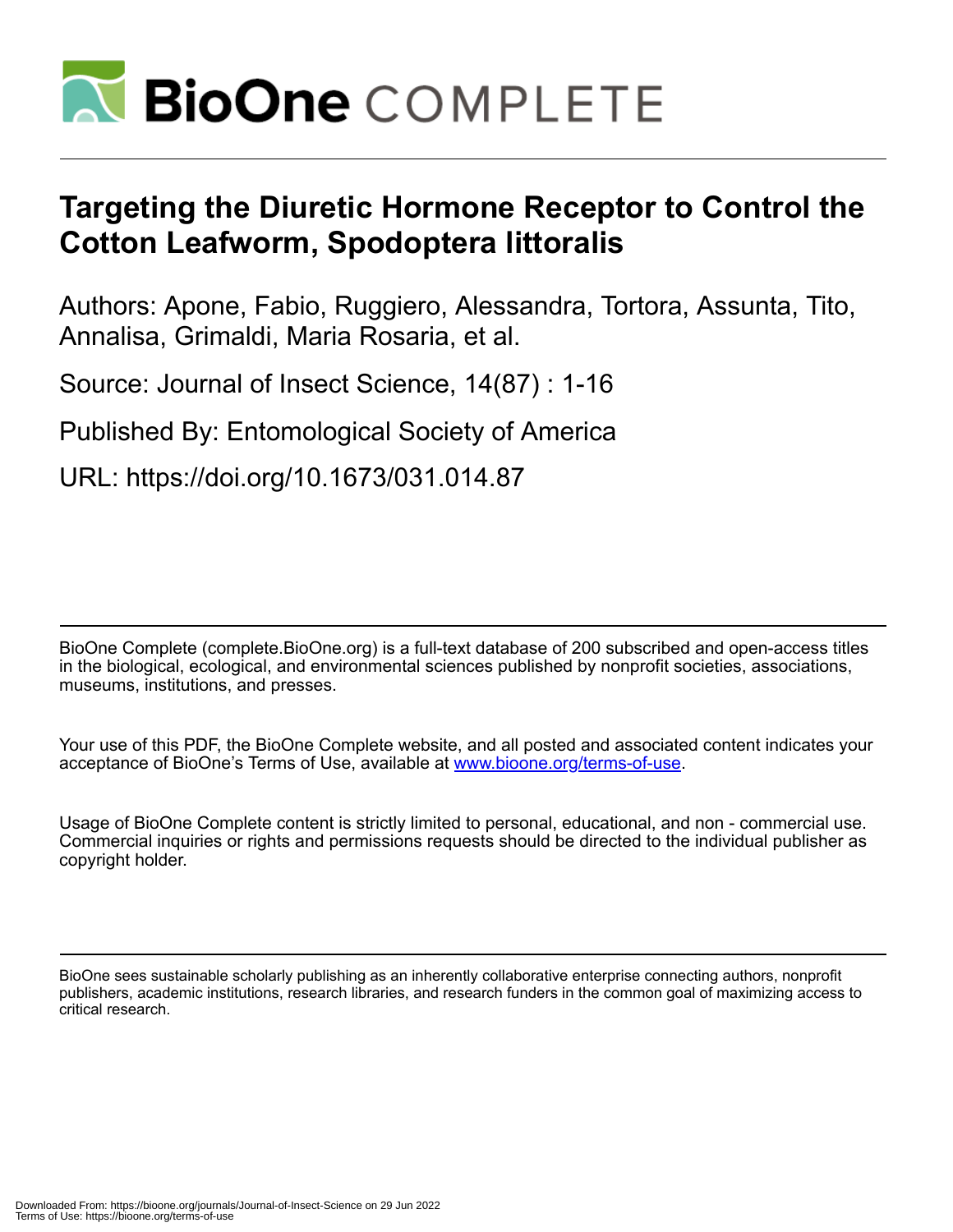

## **Targeting the diuretic hormone receptor to control the cotton leafworm,** *Spodoptera littoralis*

Fabio Apone<sup>la</sup>, Alessandra Ruggiero<sup>1,2</sup>, Assunta Tortora<sup>1</sup>, Annalisa Tito<sup>1</sup>, Maria Rosaria Grimaldi<sup>1</sup>, Stefania Arciello<sup>1</sup>, Davide Andrenacci<sup>3</sup>, Ilaria Di Lelio<sup>4</sup>, and Gabriella Colucci<sup>1</sup>

1 Arterra BioSci., via Brin 69, 80142 Napoli, Italy

 $^2$ Current address: Center for Cardiovascular Genetics, The University of Texas Health Science Center, 6770 Bertner Street, Houston, TX 77030

<sup>3</sup>Institute of Genetics and Biophysics, CNR, via Castellino 111, 80131 Napoli, Italy<br><sup>4</sup>Department of Entemplony and Agricultural Zoology, University of Napoli, via Un

Department of Entomology and Agricultural Zoology, University of Napoli, via Università 100, 80055 Portici (NA), Italy

## **Abstract**

The cotton leafworm, *Spodoptera littoralis* Boisduval (Lepidoptera: Noctuidae), is one of the most devastating pests of crops worldwide. Several types of treatments have been used against this pest, but many of them failed because of the rapid development of genetic resistance in the different insect populations. G protein coupled receptors have vital functions in most organisms, including insects; thus, they are appealing targets for species-specific pest control strategies. Among the insect G protein coupled receptors, the diuretic hormone receptors have several key roles in development and metabolism, but their importance *in vivo* and their potential role as targets of novel pest control strategies are largely unexplored. With the goal of using DHR genes as targets to control *S. littoralis*, we cloned a corticotropin-releasing factor-like binding receptor in this species and expressed the corresponding dsRNA in tobacco plants to knock down the receptor activity *in vivo* through RNA interference. We also expressed the receptor in mammalian cells to study its signaling pathways. The results indicate that this diuretic hormone receptor gene has vital roles in *S. littoralis* and represents an excellent molecular target to protect agriculturallyimportant plants from this pest.

**Keywords:** insect pest, G protein coupled receptors, RNA interference, molecular target **Abbreviations: DHR**, diuretic hormone receptors; **GPCRs**, G protein coupled receptors; **CRF**, corticotropin-releasing factor. **Correspondence:**<sup>a</sup> fapone@arterrabio.it **Editor:** David Schooley was editor of this paper. **Received:** 4 September 2012 **Accepted:** 23 November 2012 **Published:** 8 July 2014 **Copyright:** This is an open access paper. We use the Creative Commons Attribution 3.0 license that permits unrestricted use, provided that the paper is properly attributed. **ISSN:** 1536-2442 | Vol. 14, Number 87 **Cite this paper as:**  Apone F, Ruggiero A, Tortora A, Tito A, Grimaldi MR, Arciello S, Andrenacci D, Lelio ID, Colucci G. 2014. Targeting the diuretic

hormone receptor to control the cotton leafworm, *Spodoptera littoralis*. *Journal of Insect Science* 14(87). Available online: http://www.insectscience.org/14.87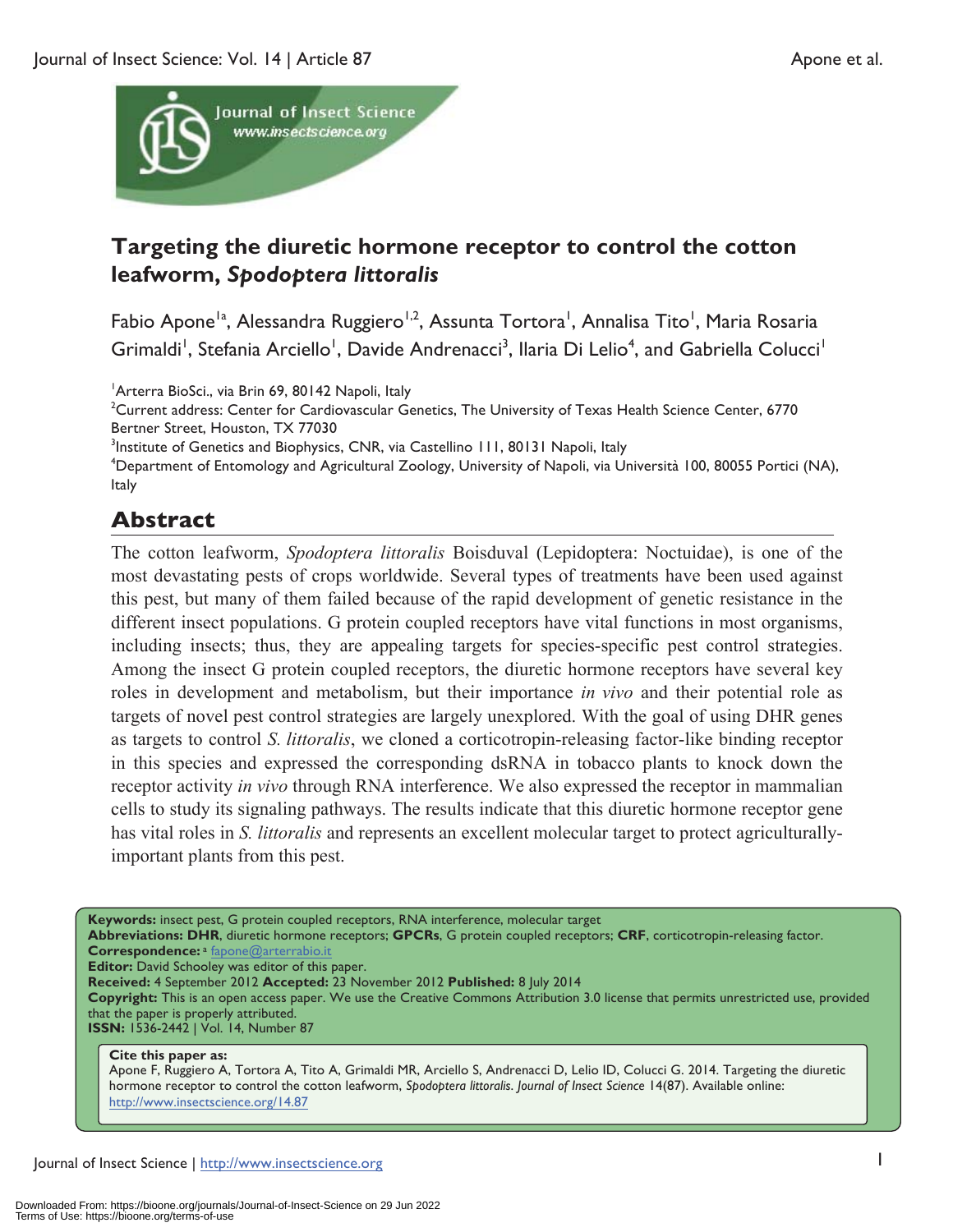#### **Introduction**

The cotton leafworm, *Spodoptera littoralis* Boisduval (Lepidoptera: Noctuidae), feeds on a wide range of important crops and is one of the most destructive pests in the tropical and subtropical areas of the world (Hill 1987). To control the attacks of this insect, several types of insecticides have been used, including synthetic pyrethroids, organophosphates, and nonsteroidal compounds (Casida and Quistad 1998). The extensive use of these insecticides has caused resistant insect strains to emerge (Davies et al. 2007, Mosallanejad and Smagghe 2009) and serious toxicological problems to humans and the environment (Costa et al. 2008, Relyea 2009).

For some lepidopteran species, such as *Manduca sexta* (L.) and *Helicoverpa zea* (Boddie), the most successful strategy of control has been to use transgenic plants expressing Bt toxins (Kota et al. 1999), but *Spodoptera* spp. have shown very low or negligible sensitivity toward these proteins (Sivasupramaniam et al. 2008). Recent studies have reported the presence of different types of resistance to Bt toxins among *Spodoptera* populations exposed to transgenic plants in the field (Tabashnik et al. 2008). A more effective, environmentally-sustainable control of *S. littoralis* could be the use of alternative strategies that target specific molecules of this insect and do not produce any toxicity to natural ecosystems or humans.

G protein coupled receptors (GPCRs) constitute a large family of proteins in all animals and have essential functions in most body tissues in insects. They are receptors with 7 transmembrane domains and use heterotrimeric G proteins to transduce their signal into the cells by activating enzymatic effectors localized at the plasma membrane and/or in the

cytoplasm (Marinissen and Gutkind 2001, Woehler and Ponimaskin 2009). The range of ligands, including hormones, neurotransmitters, ions, aminoacids, and light that signals through GPCRs, underscores the importance of this class of receptors in regulating cellular activities and metabolism.

Human GPCRs are a primary focus of biomedical research and pharmaceutical drug discovery programs (Thomsen et al. 2005, Allen and Roth 2011). In insects, where more than 250 GPCR genes have been identified, GPCRs may be attractive targets for novel insecticides and pest control strategies. Most of the attention has been given to the Octopamine receptors, which are used in screening procedures to identify new insecticides (Ohta et al. 2012).

Among the GPCRs, the neuropeptide receptors are attractive targets for insects because of their fundamental roles in regulating vital physiological processes (Coast et al. 2001). In particular, the receptors that bind the corticotropin-releasing factor-related diuretic hormone receptor (DHR) regulate different key functions in the insect development and metabolism, including water and ion balance, excretion, and feeding behaviour (see Gade and Goldsworthy 2003, Schooley et al. 2012 for review). By the analysis of *Bombyx mori* (L.) genome, eight putative genes belonging to the secretin-like receptor family (class B) were identified in Lepidoptera (Fan et al. 2010). Among them, four were reported to be similar to vertebrate calcitonin receptors and to *Drosophila* CG17415 and CG13758 (Johnson et al. 2005, Mertens et al. 2005); another, BmDHR (Ha et al. 2000), was previously characterized as the homologue of two *Drosophila* CRF-like binding DHR, CG8422 and CG12370 (Hector et al. 2009).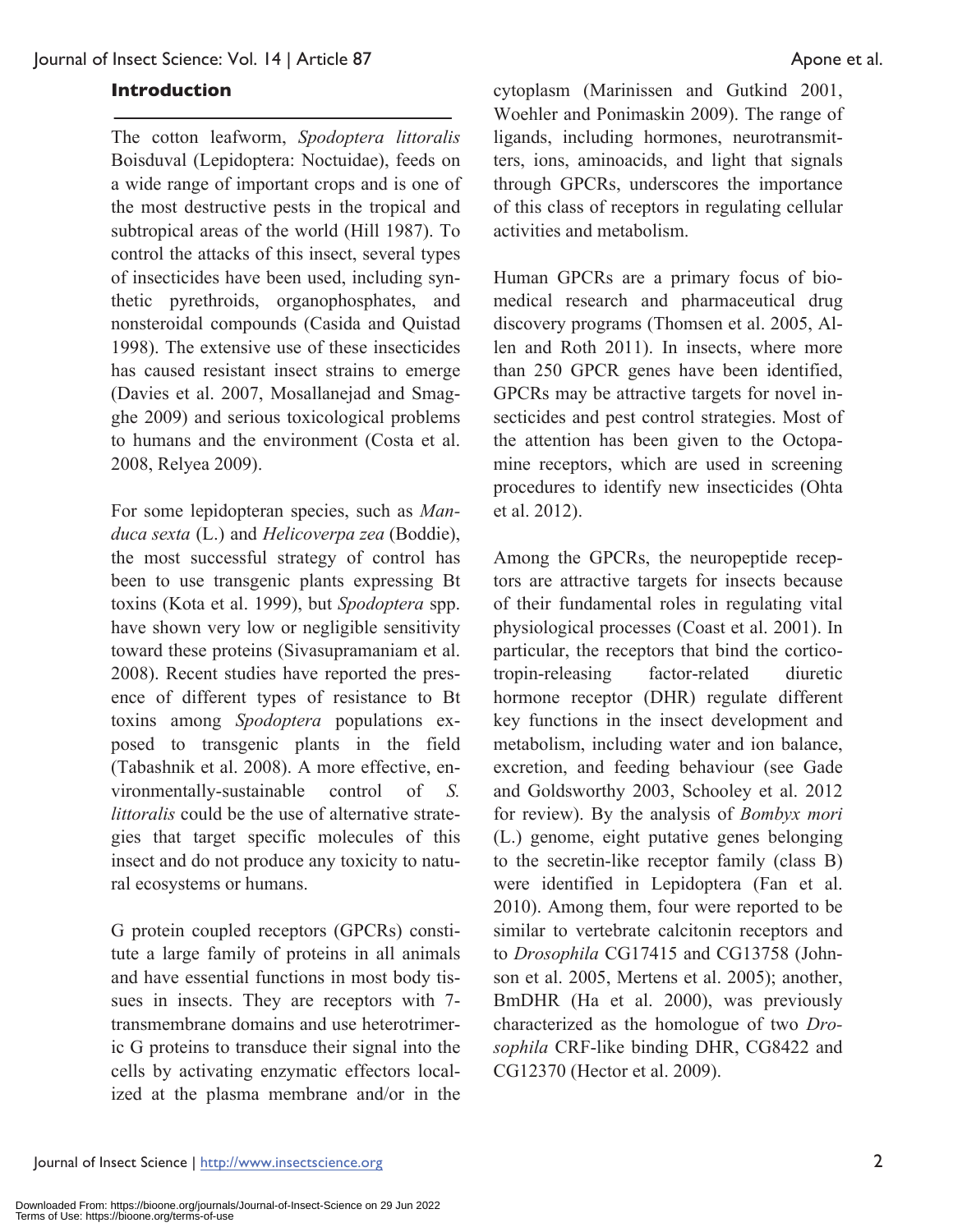To explore the use of a CRF-like binding DHR as target for insect control, we cloned the homologue of BmDHR gene in *S. littoralis* and studied its potential role in vivo by using RNA interference (RNAi) technology. The most successful results were obtained by feeding *S. littoralis* caterpillars on transgenic tobacco (*Nicotiana tabacum* L. (Solanales: Solanaceae)) plants expressing double strand RNA (dsRNA), corresponding to the DHR gene. The results of this study underscore the vital importance of CRF-like binding DHR in *Spodoptera* spp. and provide novel ways to protect agriculturally important plants from the attacks of this lepidopteran.

#### **Materials and Methods**

#### **Growth of** *S. littoralis*

*S. littoralis* larvae were maintained at 23°C and 70% RH with a 16/8 h L/D photoperiod. They were fed an artificial diet composed of 41.4 g/L wheat germ, 59.2 g/L brewer's yeast, 165 g/L corn meal, 5.9 g/L ascorbic acid, 1.53 g/L benzoic acid, 1.8 g/L methyl 4 hydroxybenzoate, and 29.6 g/L agar. Sixth instars were transferred into plastic boxes containing vermiculite to let them reach the pupa stage. The adults were mated to get new generations of larvae.

#### **Cloning of a** *S. littoralis* **CRF-like binding DHR and RT-PCR experiments**

To isolate the full ORF (open reading frame) encoding a CRF-like binding DHR from *S. littoralis*, protein sequences of *Bombyx mori, Acheta domesticus* (L.)*, Drosophila melanogaster* Meigen, and *Tribolium castaneum*  (Herbst) CRF-related DH receptors were retrieved from the GenBank database or literature and aligned using the program "Multiple sequence alignment with hierarchical clustering" (Corpet 1988). The alignment highlighted all the protein regions containing identical amino acids. The regions containing the highest number of identical aminoacids in a row and the lowest degree of degeneration of the corresponding nucleotide sequences were chosen to design the degenerate oligonucleotides for the cloning.

Total RNA was extracted from fifth instars of *S. littoralis* by using the SV Total RNA Isolation kit (Promega). cDNA was synthesized by using the RevertAid Reverse Transcriptase (Fermentas Int.) at the following reaction conditions:  $70^{\circ}$ C for 5 min,  $37^{\circ}$ C for 10 min, 42°C for 1 hr, and 72°C for 10 min. The cDNA was used in a standard PCR reaction with the following degenerate primers:

### DHR-Fw, 5'-TTYYTNTAYTTYAARGANY TNMGNTGY-3'

## DHR-Rv, 5'-ARYTTNGTNATNARNACCC ACATNAT-3'

corresponding to the aminoacid sequences FLYFKDLRC and IMWVLITKL) at concentration of 2.5 mM. The PCR program included a denaturation step of 2 min at 98°C, followed by 35 cycles of 98°C for 10 sec, 55°C for 30 sec, 72°C for 30 sec, and a final extension step of 10 min at 72°C. The amplified 500 bp fragment was cloned into the TA-TOPO vector (Invitrogen) and sequenced. To get the full-length ORF, a 5'/3' Race PCR was performed by using gene specific primers and anchor primers supplied in the 5'/3' RACE-KIT (Boeringer Ingelheim).

For the 3′ Race, the following oligos were used:

#### 5'-AACCTCATGTCGACGTATATTCTGTC T-3'

5'-ATGCTTGTAGAAGGTTTGTACCTGTA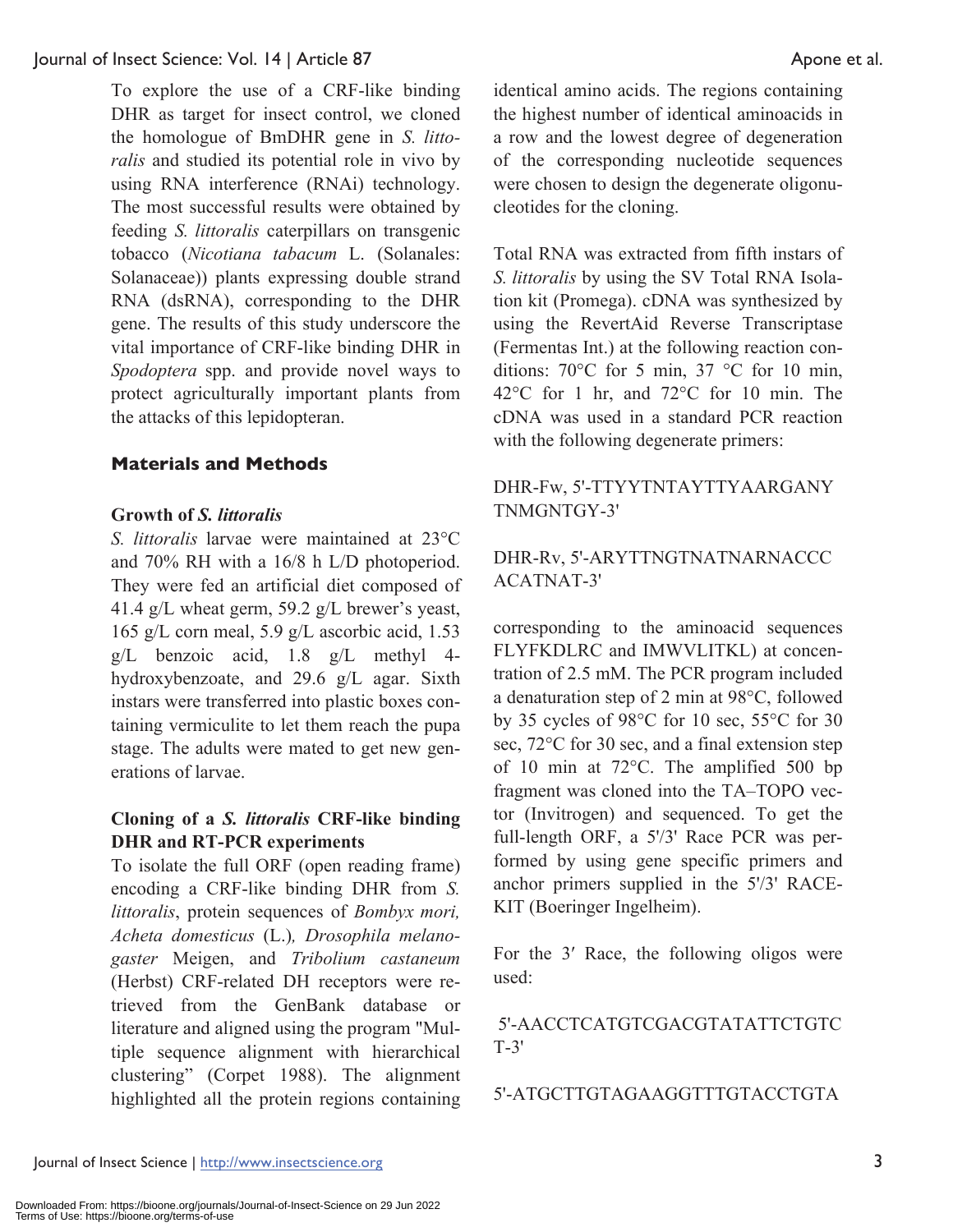C-3'

5'-TGGGTTATATGCAGGTGCTTCGTCAA C-3'.

For the 5' Race, the following oligos were used:

5'-CATACATATGACCAGAATCGTACAC GA-3'

5'-GGCGAGGTAGATGAGGCTGGTGACG TC-3'.

The 3' and 5' Race reactions gave fragments of 800 and 500 bp, respectively, with 40 cycles of amplification consisting of 10 sec at 98°C, 30 sec at 46°C, 60 sec at 72°C, followed by 10 min of final extension at 72°C. The full-length ORF was obtained by amplifying with the following specific primers:

#### 5'-ATGGCGGAGAAGTGCCTGGCG-3'

#### 5'-TCATACCGTGAGTCGTATGCT-3'.

For the analysis of the *S. littoralis* DHR transcript level in the different developmental stages and after micro-injection with dsRNA, total RNA was extracted from three to 10 larvae, and cDNA was synthesized as described above.

The sequences of the primers used for quantitative DHR mRNA analysis were:

DHRqFw: 5'-ATGGCGGAGAAGTGCCTGG CG3'

DHRqRev: 5'-ACCACGAGCATGTACAGG TAC-3'

These gave a fragment of 560 bp. As a control, the *S. littoralis* β-actin transcript was amplified by PCR using the same cDNA template and the following actin specific primers:

SlActinFw: 5′-GCGTCGCCCCTGAGGAAC AC-3′

SlActinRv: 5′-CGACGTACATGGCGGGGG AG-3′.

The typical scheme used for the amplifications was: 94°C for 2 min, followed by 30 cycles of 30 sec at 94°C, 30 sec at 55°C, 30‒60 sec at 72°C. All the PCR reactions were performed by using the enzyme Taq DNA polymerase (Euroclone) in the master cycler Ep-gradients (Eppendorf). The PCR products were analyzed on a 1% agarose gel, stained with 0.5 μg/mL ethidium bromide, and displayed with the Geliance 200 Imaging system (Perkin Elmer).

#### **Plant growth and transformation**

*Nicotiana tabacum* plants, cv. Samsun NN, were grown in a growth chamber at 24°C, light intensity of 250  $\mu$ Einsten m<sup>-2</sup>s<sup>-1</sup>, 16/8 h L/D, and 70% RH. To produce the transgenic lines, the full *S. littoralis* DHR coding sequence was subcloned into the plant expression vector pH7GWIWG2(I) using the gateway technology. To produce the transgenic lines, the full coding sequence was cloned into the plant expression vector pH7GWIWG2(I), downstream of the promoter 35 S, by using the gateway technology (Invitrogen), as described by Karimi et al*.* (2005). The DHR coding sequence was first cloned into the gateway entry-vector pENTR 2B by using restriction endonucleases and ligase. Then, the gene was subcloned into the destination binary vector pH7GWIWG2(I) by using the enzyme clonase, which performed homologous recombination twice by recognizing specific sites present in the entry and the destination vectors. The resulting construct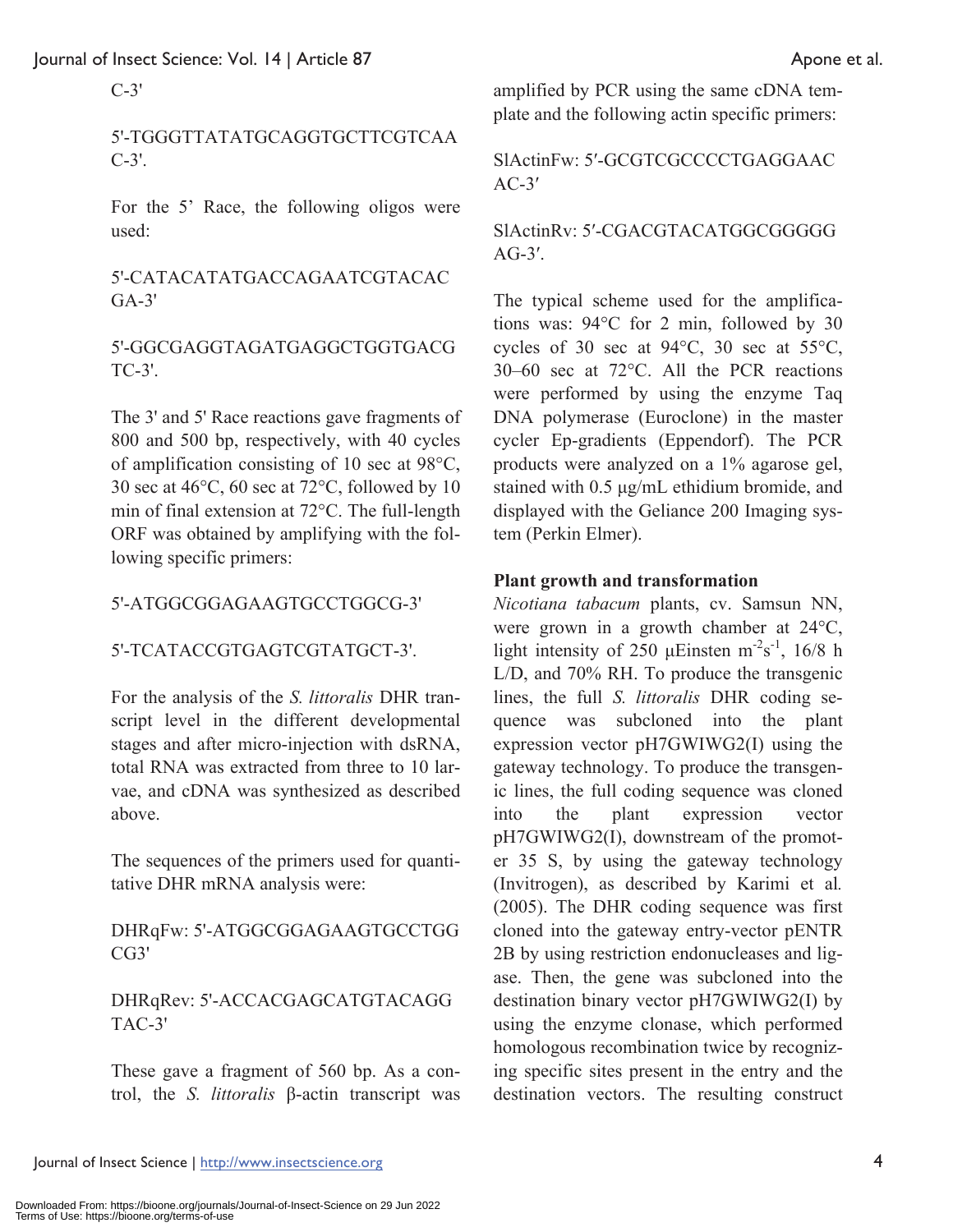was a vector containing two DHR sequences, one in the  $5'$ –3' and the other in the  $3'$ –5' orientation downstream of the promoter, separated by an intronic sequence. Once transcribed in the plant, the resulting mRNA would fold back on itself due to the pairing of the sense and antisense sequences and form a double-stranded RNA molecule with a hairpin structure.

The vector pH7GWIWG2(I), carrying the DHR sequences, was introduced into *Agrobacterium tumefaciens* strain C58 (Binns and Thomashow 1988) and used to transform the plants, according to the protocol described by Corrado et al. (2007). The transformed plants were analyzed by RT-PCR to verify the presence of the specific transgene and, whether positive, propagated to fresh medium and grown in soil.

#### **RT-PCR analysis of** *Nicotiana tabacum* **plants**

To verify the presence of the transgene in tobacco shoots or plants, total RNA was extracted from 50 mg of fresh tissue using Genelute Mammalian Total RNA kit (Sigma-Aldrich). To avoid the presence of any residual DNA, each RNA sample was treated with five units of Qualified RNAse-free DNAse (Promega) for 30 min at 37°C. The cDNA was synthesized using 2 μg of total RNA with RevertAid M-MuLV Reverse Transcriptase (Fermentas Int.). All PCR reactions were carried out using the ribosomal RNA QuantumRNA 18S Internal Standards (Ambion) as internal control. The primers and the conditions used for the RT-PCR reactions were identical to those described for the analysis of DHR expression in the insect.

## **Microinjection of** *S. littoralis* **larvae with dsRNA**

The gene fragment of 560 bp (obtained by amplifying with the oligos DHRqFw and DHRqRev) was used to synthesize the dsRNA in vitro by the Megascript RNAi Kit (Ambion). Fifth instars (day 2) were immobilized by carbon dioxide and injected with 3 μg of dsRNA, which was delivered into the haemolymph by the ventral part of the insect abdomen by using a Hamilton syringe (needle 4, gauge 32). As control, equivalent numbers of larvae were injected with 500 bp dsRNA fragments synthesized from a DNA template provided in the kit. After 48 hr, total RNA was extracted and processed as described above. The results of the phenotypic analysis and mortality rate were analyzed by the *t-*test for paired samples for statistical significance.

## **Feeding bioassays of** *S. littoralis* **larvae on transgenic tobacco plants**

Two hundred first instars were fed an artificial diet from egg hatching to the end of the second stadium. At the beginning of the third stadium, 60 larvae for each condition were collected and placed separately in a Petri dish containing 0.5 g of fresh leaf laid on 2% agar to keep it moist. Every day, freshly-cut leaves were provided to the larvae, and the percentage of mortality was measured. The percentage values reported in Figure 5 were the averages of measurements obtained from four independent experiments. The statistical significance of the measurements was analyzed by the *t-*test for paired samples at the *P*  $< 0.01$  level.

#### **Real-time PCR**

500 ng of extracted RNA was treated with Qualified RNAse-free DNAse (Promega) for 30 min at 37°C and reverse-transcribed by using the QuantiTect Reverse Transcription kit (Quiagen). To minimize variations during the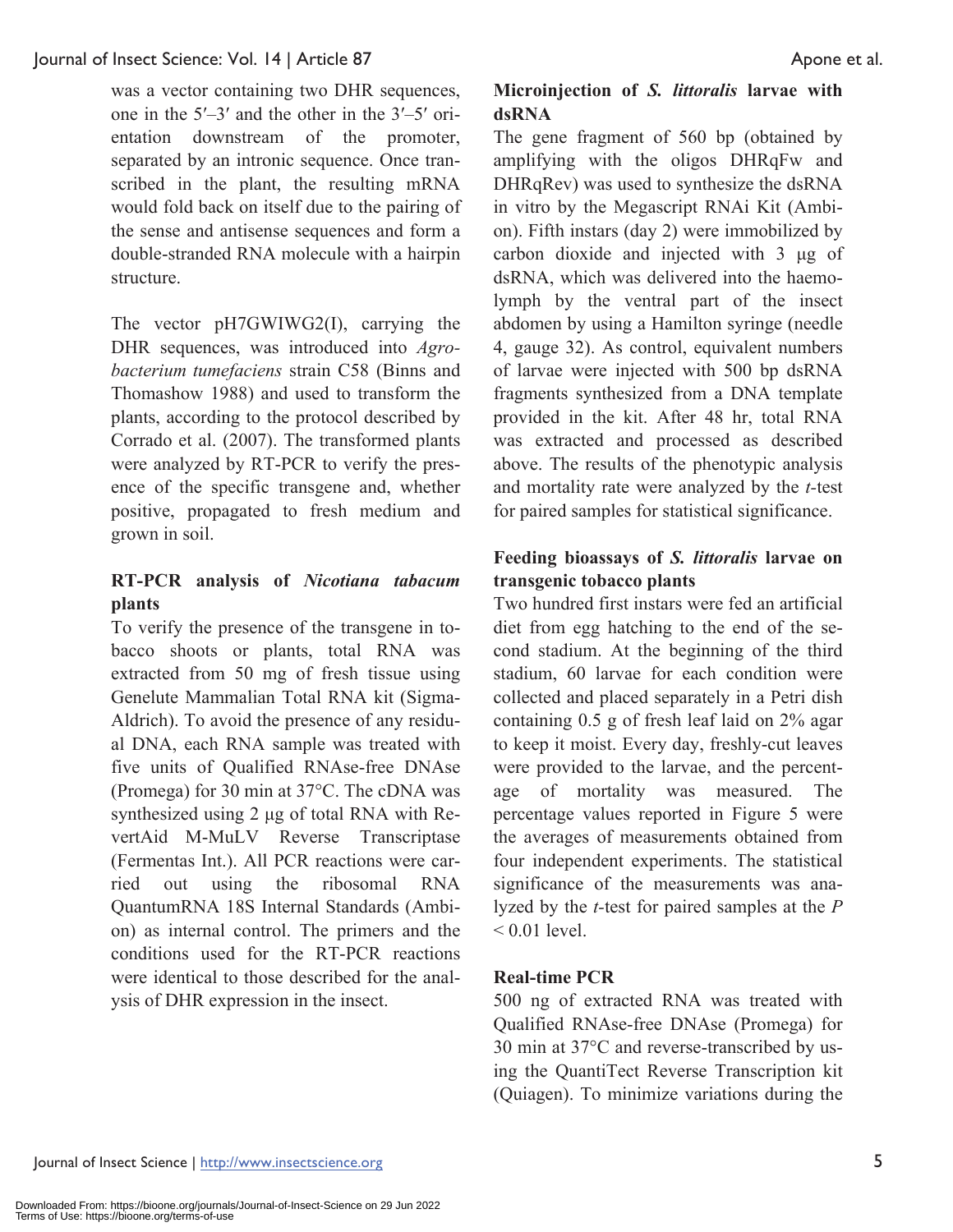cDNA synthesis step, all RNA samples were reverse-transcribed simultaneously. The sequences of the primers used for the amplification of the *Spodoptera* DHR gene fragments were Fw: 5'- GACGGCGTGTGGCACAACTAC-3' and Rv: 5'-CGGCGAGGCTGAGCGAGTAG-3'. The size of the fragment obtained was 117 bp. Real-time PCR reactions were performed in triplicate in 20 μL reaction volumes, and the general protocol described in Conte et al. (2010) was followed. For each transcript, the qRT-PCR values obtained, recorded as threshold cycle numbers, were analyzed by means of the ABI Prism 7900HT Fast Sequence Detection System software (Applied Biosystem), normalized against an internal control (β-actin), and then expressed as percentage values to control.

#### **Cell transfection, cAMP, and calcium measurements**

Chinese hamster ovary (CHO) cells were transfected with lipofectamine (Invitrogen) using 10 µg DNA per  $4 \times 10^6$  cells. Stable lines expressing *Spodoptera* DHR were generated through selection of resistance to the antibiotic G418. Cells were maintained in a humidified incubator under  $5\%$  CO<sub>2</sub> atmosphere at 37°C and split 1:5 every three days. The growth medium was Dulbecco's modified eagle medium (DMEM) supplemented with 10% fetal bovine serum (FBS) and antibiotics.

To measure cAMP, the cells, stably expressing the receptor, were washed with PBS 1X (136 mM NaCl, 2.7 mM KCl, 12 mM  $NaH<sub>2</sub>PO<sub>4</sub>$ , and 1.76 mM  $KH<sub>2</sub>PO<sub>4</sub>$ , pH 7.4), detached from the flasks with a nonenzymatic dissociation solution (Sigma-Aldrich), and re-suspended at the concentration of  $10^6$ /mL in stimulation buffer (BSA 0.1%, IBMX 0.5% in PBS 1X), containing Alexa Fluor 647-labeled anti-cAMP antibody, according to the protocol described in the Lance kit (Perkin Elmer). 12,000 cells were distributed in aliquots in 384-well plates and treated with only buffer, different concentrations of *Manduca sexta* (L.) diuretic hormone ( $DH_{41}$ ) (Phoenix Pharmaceuticals) and 5  $\mu$ M forskolin (Sigma-Aldrich). In parallel, a standard curve for cAMP was prepared by diluting known concentrations of cAMP in stimulation buffer, in the presence of anticAMP antibody. The cells were incubated for 1 hr at room temperature and then lysed in 12 mL of detection mix (provided in the kit), containing Europium-W8044-labeled streptavidin and biotin-labeled cAMP. The amount of cAMP produced by the cells was measured by exciting at 320 nm and recording at 615 and 665 nm by the instrument EnVision (Perkin Elmer).

For calcium measurements, cells were loaded with 5 μM of the calcium-sensitive fluorescent dye FLUO3-AM (Molecular Probes), dissolved in a Hank's balanced salt solution (HBSS) containing 20% Hepes buffer, 2.5 μM probenecid, and 0.02 % pluronic acid (Sigma-Aldrich). After 45 min incubation at 37°C, the cells were washed three times with HBSS/Hepes/probenecid and dispensed into 96-well plates containing the agonists: different concentrations of *M. sexta* diuretic hormone (DH<sub>41</sub>) (Phoenix Pharmaceuticals), 1 μM carbacol or 0.1 μM ionomycin (Sigma-Aldrich). Every second for 2 min after dispensing the cells, the fluorescence at 535 nm (excitation at 495 nm) was recorded by the microplate fluorescence reader Envision (Perkin Elmer), and the peak values of each set of measurements were reported in Figure 7B.

#### **Results and Discussion**

**Cloning and characterization of a CRF-like binding DHR gene in** *S. littoralis*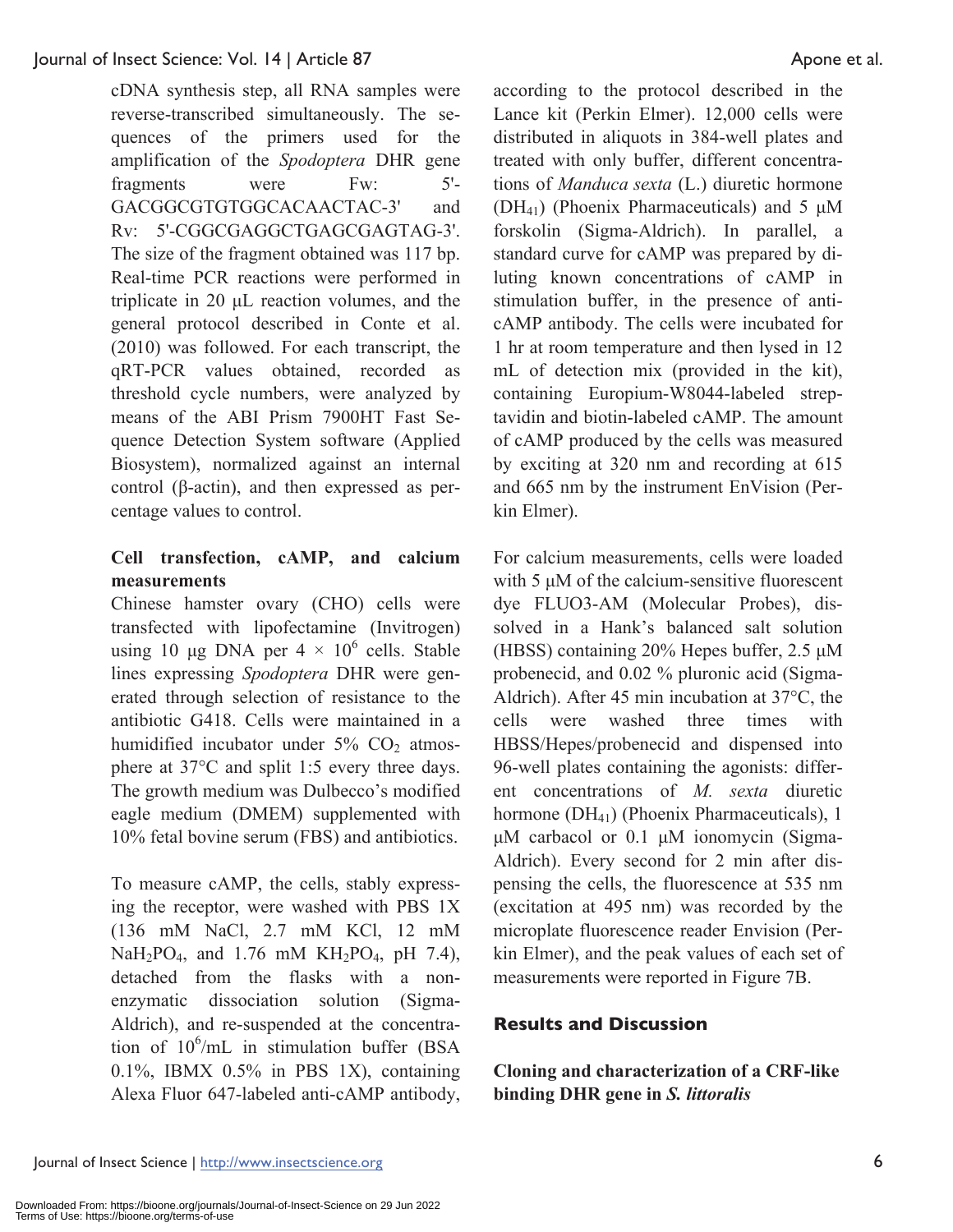Based on the alignment of the CRF-related DH receptor sequences of *Bombyx mori, Acheta domesticus, Drosophila melanogaster*, and *Tribolium castaneum* present in the Gene bank (except the one of *B. mori*, which was retrieved from Ha et al. 2000), degenerate primers in the conserved regions FLYFKDLRC and IMWVLITKL were designed and used in PCR reactions on *S. littoralis* cDNA, extracted from larvae at dif-

ferent stages of development. After cloning a first gene fragment of 500 bp, the expression of the DHR gene in all the larval stages was analyzed by using specific primers in PCR reactions and compared with the constitutive expression of β-actin. The results, shown in Figure 1, indicate that the DHR transcript level, measured in whole bodies, was constant through the whole larval cycle of *S. littoralis*. On this basis, new cDNA from fifth instars



**Figure 1.** Spoli-DHR gene expression in the different larval stages of *Spodoptera littoralis*. For each stage, three to five larvae were frozen in liquid nitrogen and RNA was extracted. The synthesized cDNA was used as template in PCR reactions by using specific oligo-nucleotides. The band of around 500 bp (upper panel) corresponds to the DHR gene. The gene of the β-actin (lower panel) was used as a comparative standard to quantify the expression of the DHR gene. High quality figures are available online.

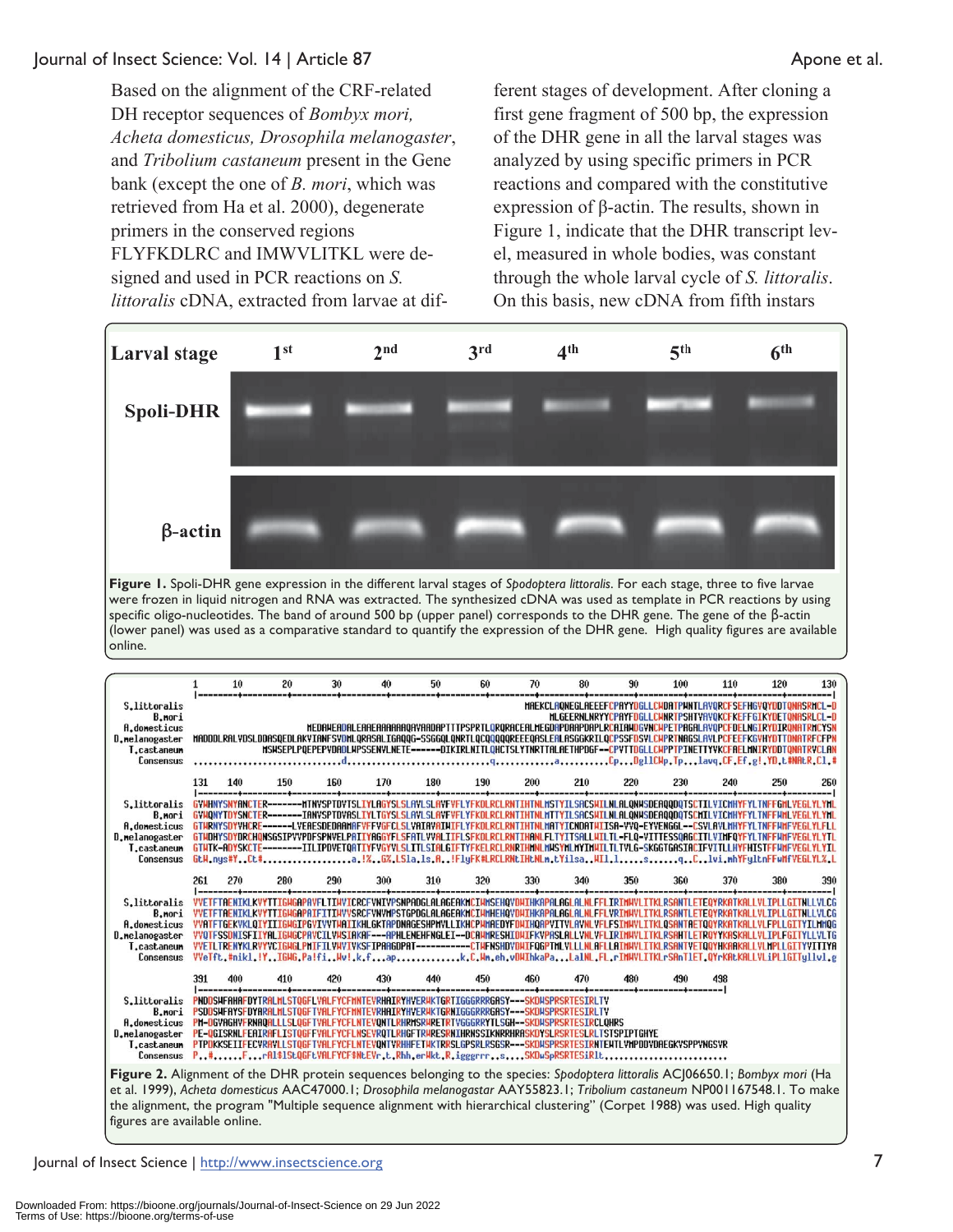was synthesized and used to obtain the whole coding sequence (1190 bp) by 5′ and 3′ Race PCR. The gene sequence of *S. littoralis* DHR was deposited in the GenBank with the accession number FJ374690 and was named Spoli-DHR on the basis of the recently proposed consensus nomenclature for insect genes (Coast and Schooley 2011). The analysis of the protein sequence by the algorithm TMHMM Server v. 2.0

#### (http://www.cbs.dtu.dk/services/TMHMM)

revealed the presence of the seven transmembrane domains and a classical GPCR topology with an extracellular N-terminus and a cytosolic C-terminus. The comparison of Spoli-DHR protein sequence with those of other insects showed a high percentage of similarity among the lepidopteran species ( $\approx$  90%), and 52–53% with other insect orders (Figure 2).

#### **RNA interference experiments on** *S. littoralis* **larvae**

RNAi is one of the most successful techniques

used to evaluate the roles of genes. Recent data showed that it can be a valuable method to knock down genes even in lepidopteran species (Terenius et al. 2011). For species such as *Bombyx mori* and *Manduca sexta*, the efficiency of silencing for Hox genes and Vtype ATPase reached very good levels either by injecting dsRNA into the embryos (Masumoto et al. 2009) or by feeding the larvae with dsRNA (Whyard et al. 2009). For *Spodoptera* spp., RNAi by feeding also gave positive results for the genes of allatostatins (Griebler et al. 2008), and for those involved in chitin synthesis (Tian et al. 2009) and sugar metabolism (Tang et al. 2010).

To investigate the role of Spoli-DHR in *S. littoralis*, we performed a series of experiments aimed at reducing the expression of this receptor *in vivo* by using RNAi. The dsRNA corresponding to the Spoli-DHR gene was introduced in the insect larvae by two delivery methods, micro-injection and feeding.



**Figure 3.** Photograph of *Spodoptera littoralis* interfered larvae. Fifth instars were injected with dsRNA and observed after 48 h. **A**, larva injected with the dsRNA control template; **B** and **C**, larvae injected with 3 mg of Spoli-DHR dsRNA. High quality figures are available online.

Journal of Insect Science | http://www.insectscience.org 8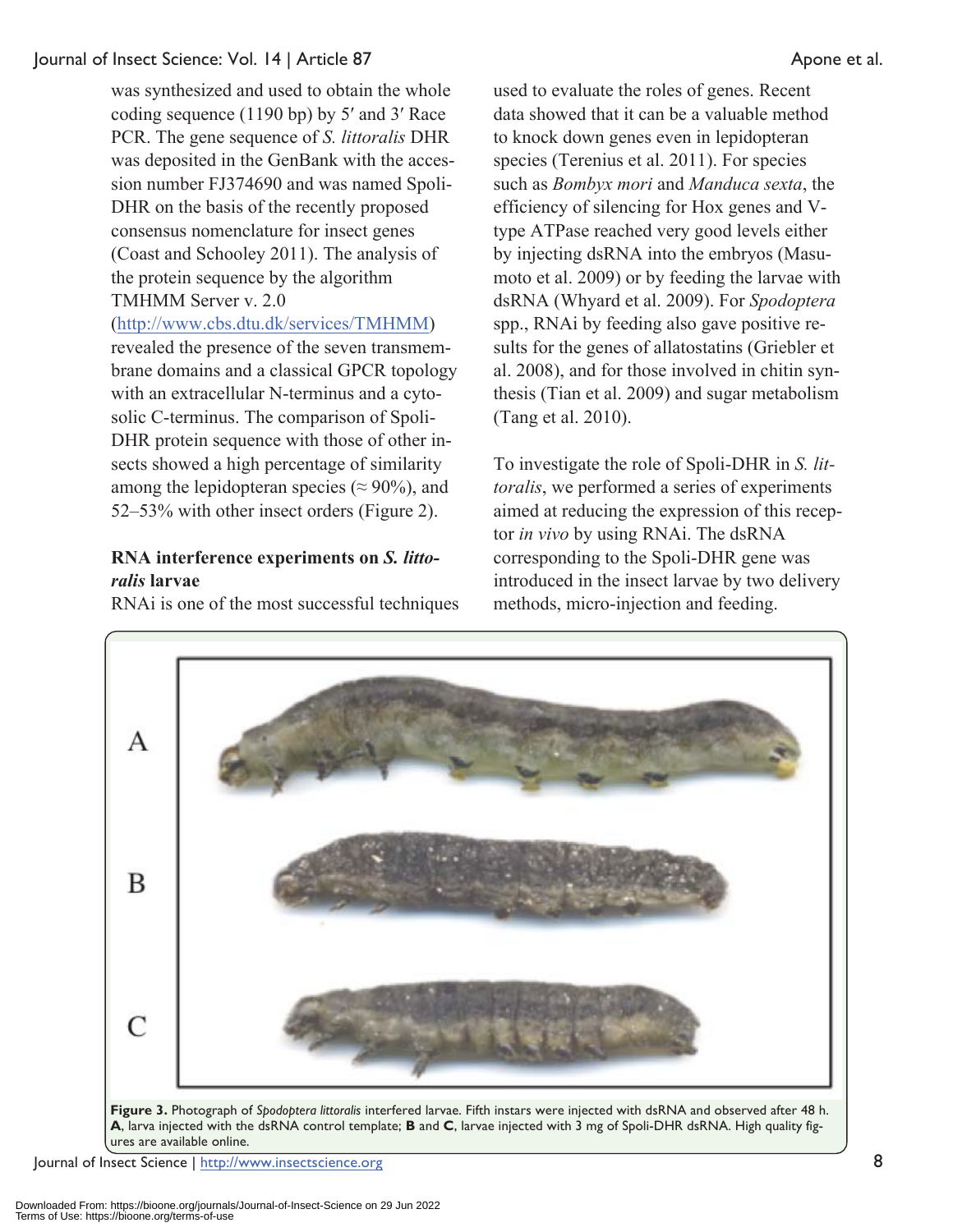In the first set of experiments, larvae (from 30 to 60 for each condition) were injected with 3 μg of *in vitro* synthesized Spoli-DHR dsRNA (560 bp fragment) and observed for potential morphological changes and mortality rate. Only in six of 15 experiments did the larvae injected with Spoli-DHR dsRNA show significant differences, in terms of phenotype and mortality rate, compared with those injected with the control template. In these experiments, we observed an average percentage of mortality of  $17.9\% \pm 5.4$  in the larvae injected with the Spoli-DHR-dsRNA before reaching the pupal stage, compared with 5.8  $\% \pm 4.6$  in those injected with the control template. A statistical analysis of the results gave a *P* value of < 0.05. Moreover,  $10.2\% \pm 3.4\%$  of the Spoli-DHR dsRNA injected larvae showed an evident phenotype that was not observed in the controls. They became lethargic, stopped eating, and before dying, they appeared dryer and thinner than the control larvae (Figure 3).

These observations agreed with the findings of Keeley et al. (1992), who showed that water excretion and food consumption were dramatically altered in *Heliothis virescens* larvae by exogenously administered CRF-like diuretic peptide. In the same article, the authors showed that non-physiological amounts of diuretic peptide could regulate the water

balance and the feeding behavior of the larvae and create significant changes in the body weight.

RT-PCR analysis conducted on five larvae injected with the dsRNA showed that the amount of mRNA corresponding to Spoli-DHR gene was reduced after 48 hr by 13.8%  $\pm$  9.1% compared with control larvae (data not shown). Unfortunately, these results were not always reproducible, meaning that the phenotypic effects of lethargy, feeding, and dryness were not always evident. As reported above, only 40% of the injections gave consistent results, which was attributed to the type of technique used to deliver the dsRNA.

To overcome these difficulties, we decided to produce dsRNA-expressing tobacco plants to feed the larvae and evaluate their effect on the development and viability of the larvae. Because of its high versatility to genetic manipulation, tobacco is a good system to study RNAi by feeding and has been used successfully to knock down gene expression in lepidopteran species, including *Spodoptera* (De Leo et al. 1998, Zhu et al. 2012).

The entire Spoli-DHR coding sequence was subcloned into a plant expression vector that, once in the plant cells, produced stable mole-

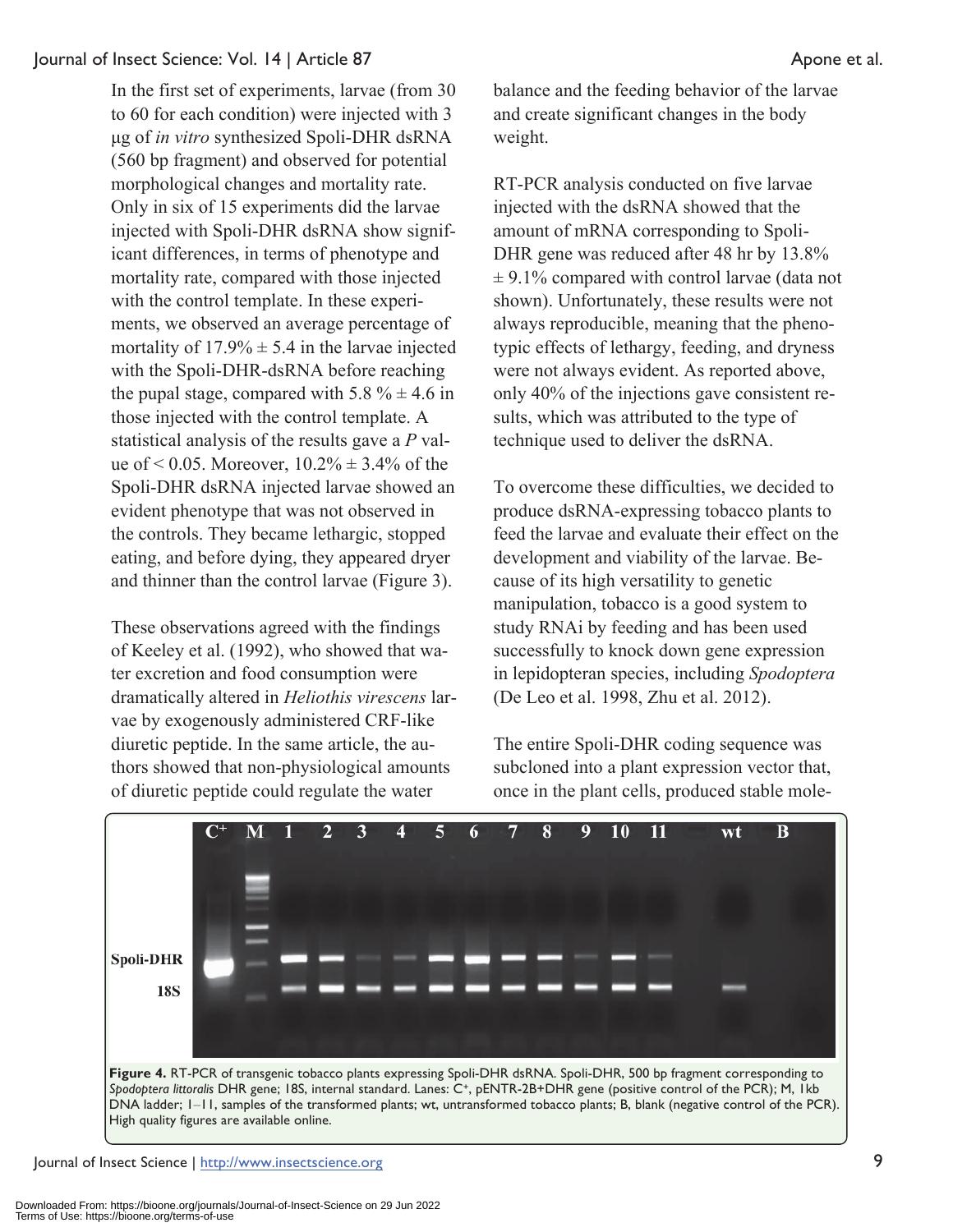

cules of dsRNA corresponding to the gene of interest. After transformation by *Agrobacterium tumefaciens*, 20 tobacco transformants (T0) were selected and checked for the presence of the transgene by isolating the RNA and performing RT-PCR with specific primers. As shown in Figure 4, 11 plants had a detectable level of the specific transgene, in the form of expressed dsRNA. In particular, the transgenic lines #1 and #6 (i.e., those with the highest expression level) were propagated and used for all of the following tests.

In the feeding bioassays, 60 third instars were transferred into plastic boxes containing leaf disks, excised from either wild type or transgenic Spoli-DHR plants. Mortality was measured daily for 12 days until the pupa formation. The experiment was repeated four times, and the results were always consistent.

The values measured (Figure 5) indicate that the mortality rate of the larvae fed the transgenic leaves, derived from lines #1 and #6, was significantly higher than that calculated for the larvae fed on wild type plants. Seven days after being fed the transgenic plants (corresponding to day 2 of the fifth instars), the mortality of the larval populations reached almost 100%, compared with 25% for the controls. Similar phenotypes to those found in the microinjection experiments were observed. Larvae fed transgenic leaves were smaller and thinner; they consumed much less and ate slower than the control larvae (Figure 3).

To verify whether the effect of mortality observed in the bioassays was associated with a reduction of the specific mRNA caused by the interference, we measured the transcript level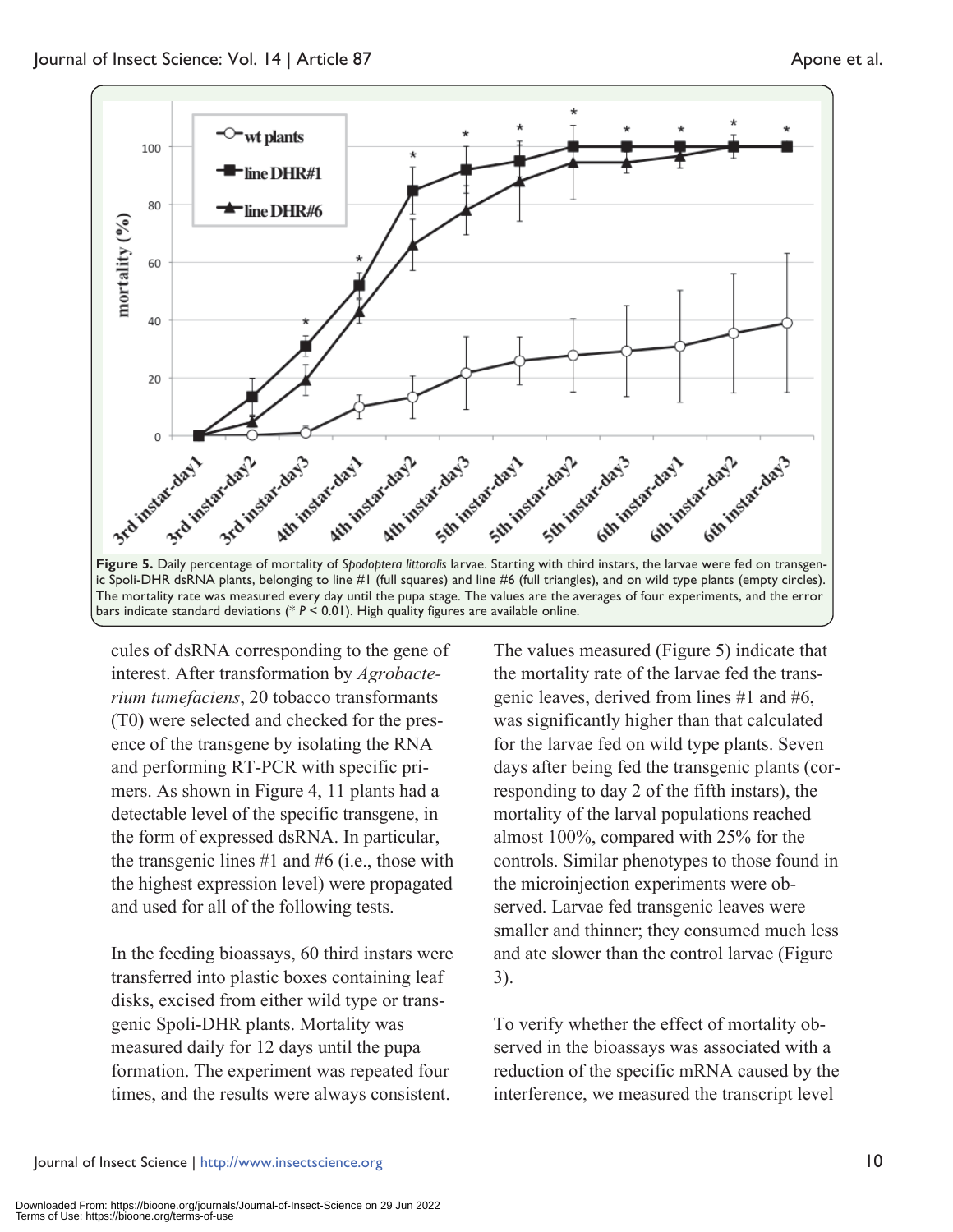

of Spoli-DHR gene in the interfered larvae by RT-PCR and compared it with that found in the control larvae fed on wild type plants. For this analysis, five larvae were assayed at days 3, 5, and 7 from the beginning of the feeding experiment, and total RNA was extracted. We observed a 27% reduction of Spoli-DHR mRNA level in the larvae fed the transgenic leaves compared with control larvae (Figure 6). This reduction was only detectable after seven days of feeding, although the effect on the larval vitality became visible a few days after the start of the feeding with the transgenic plants. This can be explained by the fact that in the first week of treatment, the reduction of Spoli-DHR transcript level might be small or not detectable in the whole larval bodies, even though it is sufficient to determine a phenotypic effect on the larval vitality. After prolonged treatments of the larvae with the dsRNA, however, the level of the Spoli-DHR transcript may decrease further in specific target tissues, thus becoming detectable even in total bodies. Unlike in other organisms, such as *C. elegans* (Tijsterman et al. 2004), a systemic RNAi has been quite difficult to achieve in Lepidoptera, and wide variations in RNAi efficiency related to tissues were reported (see Terenius et al. 2011 for review). In any case, our results show that the reduction of Spoli-DHR transcript level caused by RNAi, although modest, was always significant and sufficient to cause a high level of mortality in the larval populations of *S. littoralis*.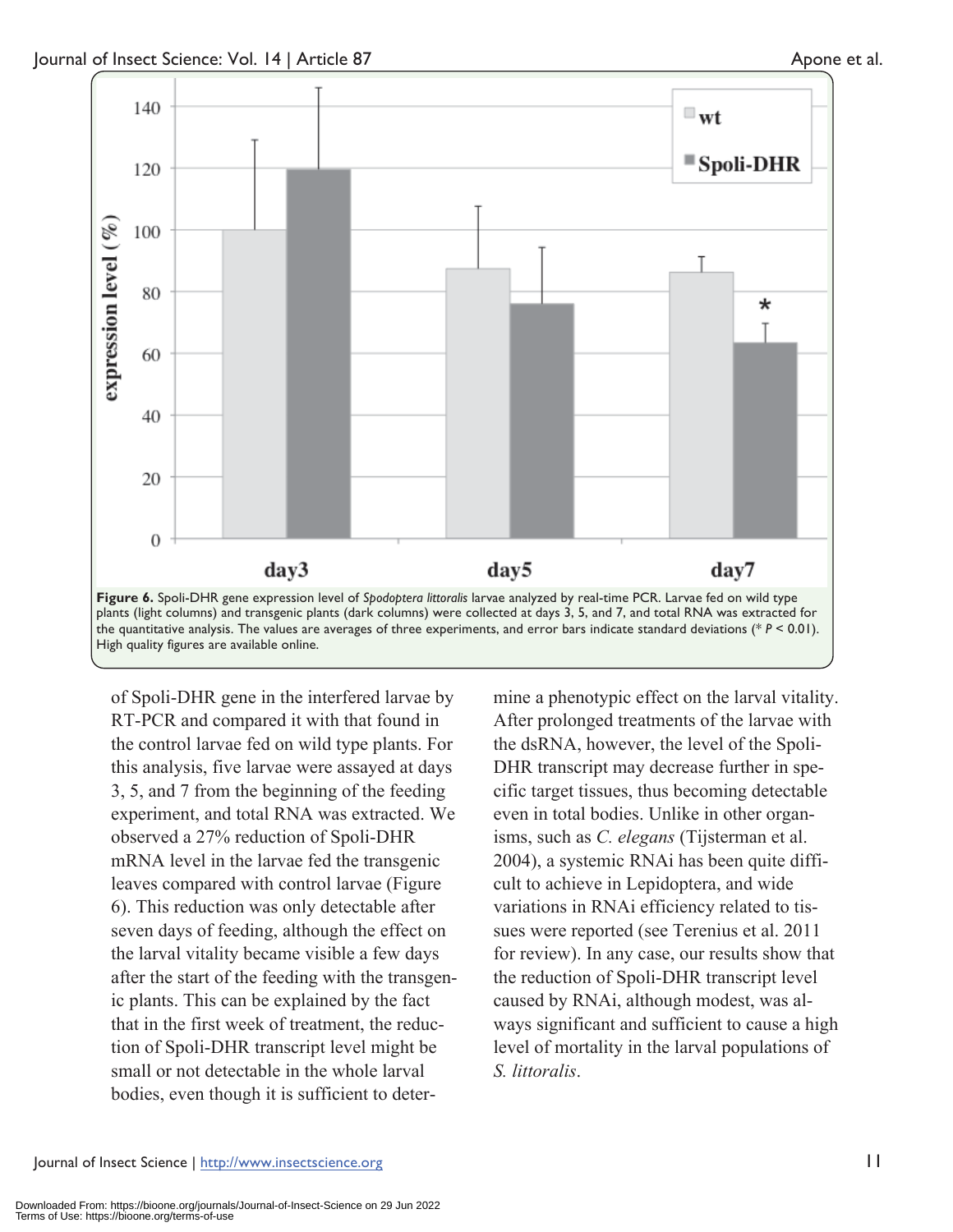#### **Expression of Spoli-DHR in mammalian cells and bioassays**

Having validated Spoli-DHR as a target in *Spodoptera*, this receptor was expressed in mammalian cells in order to study its signaling trasnduction pathway. The whole Spoli-DHR coding sequence was cloned into pHM6 expression vector downstream of the sequence of the Hemo-Agglutinin (HA) epitope and transfected in CHO (Chinese hamster ovary) cells. The receptor expression level was determined by ELISA assay, which was carried out on fixed cells by using a commercial anti-

HA antibody. CHO stable lines expressing Spoli-DHR were produced to have a constant and homogeneous expression of the receptor in the cells and to standardize the screening conditions. The study of the signal transduction pathways activated by the receptor showed that the second messengers' cAMP and calcium were involved in the DHR signaling (Figure 7). To confirm the specificity of the measurements, in each experiment the cells also were treated with the compounds forskolin and ionomycin, which stimulated the production of cAMP and calcium, respective-



were measured. Either for cAMP or calcium assay, one representative experiment was reported and error bars represented standard deviations of five independent measurements. DH, *Manduca sexta* DH41; Forsk, forskolin; Carb, carbachol; Ionomyc, ionomycin. High quality figures are available online.

Journal of Insect Science | http://www.insectscience.org 12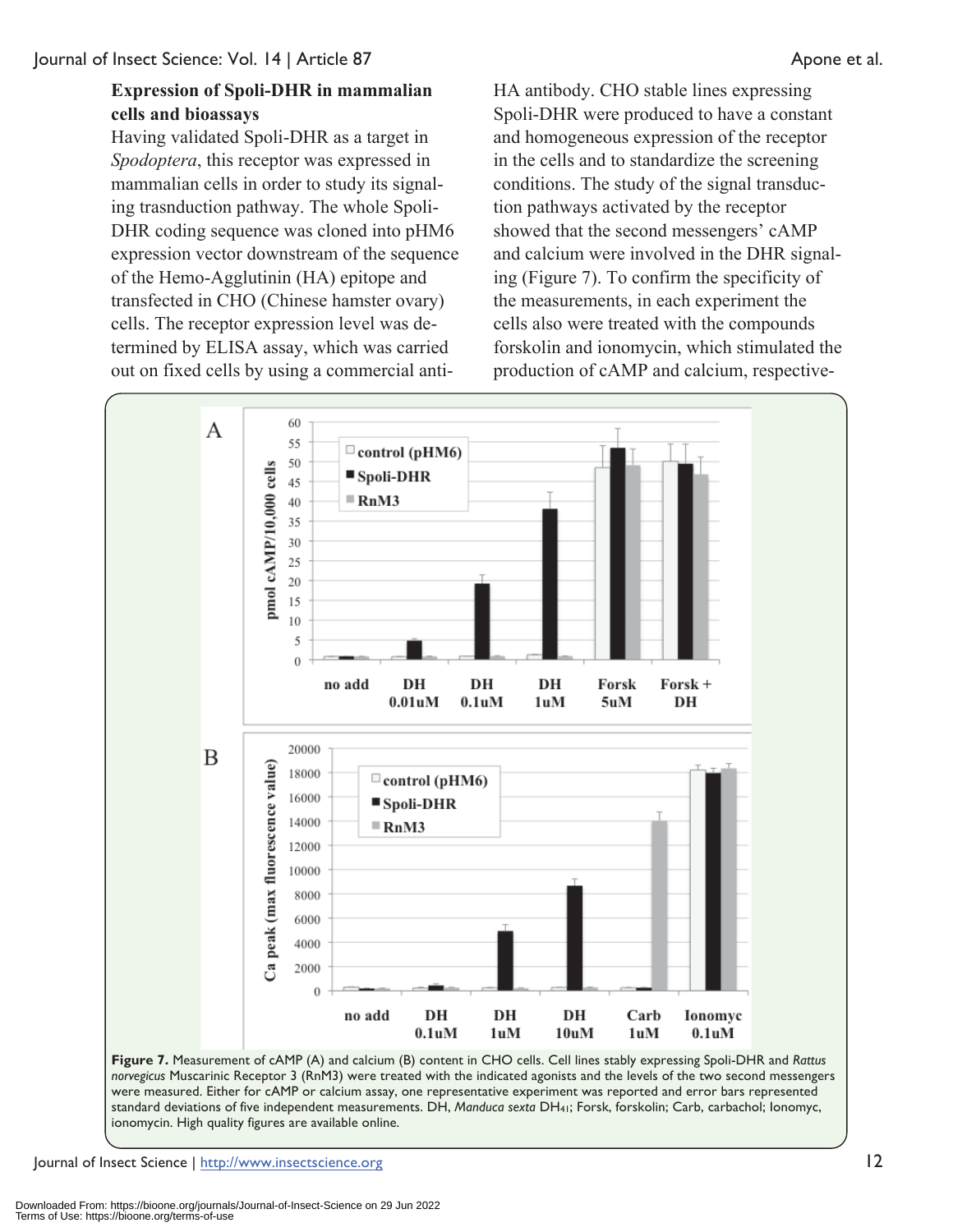ly. For comparison, the treatments were conducted on a cell line expressing another GPCR, the *Rattus norvegicus* Muscarinic receptor 3 (RnM3), which is activated by the agonist carbachol and involved in calcium signaling (Cheng et al. 2002). The study demonstrated that Spoli-DHR could be functionally expressed in mammalian cells and activated by the agonist CRF-related DH, which produced increases of cAMP and calcium levels. Although cAMP could be significantly induced by concentrations of DH  $\leq 1$  μM, the stimulation of calcium levels needed higher DH concentrations, which agrees with previous studies on the *Drosophila* DH receptor CG8422 (Johnson et al. 2004).

#### **Conclusions**

In this study we demonstrated that feeding *S. littoralis* caterpillars on the plants, expressing the dsRNA corresponding to a CRF-like binding DHR, decreased the transcription level of the target gene and caused an increase of the mortality rate in the insect populations. RNAi technology by feeding has been used in several studies to knock down genes in *Spodoptera* spp. (Terenius et al. 2011), but there are few examples of using transgenic dsRNAexpressing plants (Zhu et al. 2012). In this article, we believe for the first time, we describe the use of a dsRNA in plants, which is directed to reduce the expression of a GPCR gene *in vivo*. Several studies have underlined the involvement of GPCR genes in many vital processes in Lepidoptera, but none have reported *in vivo* analyses to validate their functions.

Our results suggest that the regulation of DHR expression in *Spodoptera* spp. is essential for the insect's survival, and this receptor, which is constantly expressed during the larval development, can be an easy target of RNAi and is a good candidate gene for insect control.

Although the most widely used method to deliver dsRNA in Lepidoptera is still microinjection (Quan et al. 2002), in our experiments with *S. littoralis*, this method did not give reproducible results. This agrees with the high range of variability observed in RNAi experiments with different lepidopterans (unpublished data, discussed in Terenius et al. 2011) and the unsuccessful attempts to knock down genes involved in hormone signaling in *S. littoralis* (Iga and Smagghe 2010). *Spodoptera* larval stages are often refractory to RNAi by microinjection and may have different susceptibility depending on the type and the expression level of the gene to knock down. We found, however, that the effectiveness of RNAi technology using dsRNA-expressing plants is much more robust and reliable and gives consistent results.

In conclusion, our results suggest that Spoli-DHR has vital importance for *S. littoralis* and thus can be exploited as target of new pest control strategies. Two potential applications emerged from this study: the use of transgenic plants expressing dsRNA of Spoli-DHR gene and the development of a high throughput screening (HTS) platform to search for potential modulators of Spoli-DHR activity. Indeed, the calcium and the cAMP assays can be easily converted into HTS procedures to search for modulators of the Spoli-DHR activity. Because they are fast and reliable, these types of assays allow the handling and the identification of potential "hits" and may represent novel and selective agrochemicals to use in the control of *S. littoralis*.

#### **Acknowledgements**

We thank Maarten Chrispeels (University of San Diego, CA), Franco Pennacchio (University of Napoli, Federico II, Italy), and Lucio Filippini (Isagro Ricerca, Novara, Italy) for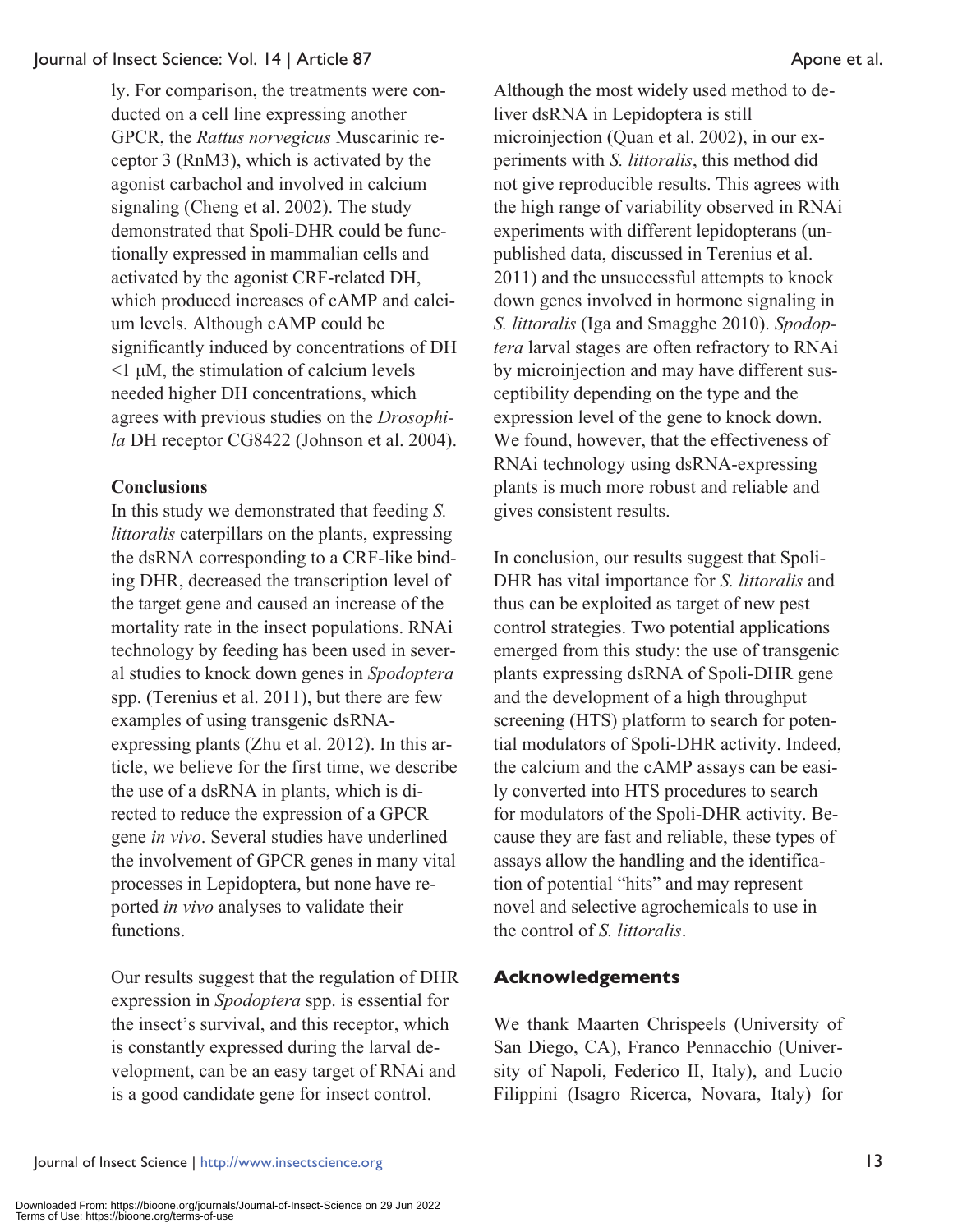their critical reading of the article and suggestions. We also thank Marida Bimonte for her help in the statistical analysis of the data. The research was supported by the grants "PIA 598" and "GenoPom" (laboratorio Pubblico-Privato, MIUR 2005-2010).

#### **References**

**Allen, J. A., and B. L. Roth. 2011.** Strategies to discover unexpected targets for drugs active at G protein-coupled receptors. *Annu. Rev. Pharmacol. Toxicol*. 51: 117‒144.

#### **Binns, A. N., and M. F. Thomashow. 1988.**

Cell biology of *Agrobacterium tumefaciens* infection and transformation of plants. *Annu. Rev. MicroBiol*. 42: 575‒606.

#### **Casida, J. E., and G. B. Quistad. 1998.**

Golden age of insecticide research: past, present, or future? *Annu. Rev. Entomol*. 43:  $1 - 16$ .

## **Cheng, K., S. Khurana, Y. Chen, R. H. Kennedy, P. Zimniak, and J. P. Raufman.**

**2002.** Lithocholylcholine, a bile acid/acetylcholine hybrid, is a muscarinic receptor antagonist. *J. Pharmacol. Exp. Ther*. 303: 29‒35.

#### **Coast, G. M., and D. Schooley. 2011.**

Toward a consensus nomenclature for insect neuropeptides and peptide hormones. *Peptides* 32: 620‒631.

**Coast, G. M., S. G. Webster, K. M.Schegg, S. S. Tobe, and D. A. Schooley. 2001.** The *Drosophila melanogaster* homologue of an insect calcitonin-like diuretic peptide stimulates V-ATPase activity in fruit fly Malpighian tubules. *J. Exp. Biol*. 204: 1795‒1804.

**Conte, I., S. Carrella, R. Avellino, M. Karali, R. Marco-Ferreres, P. Bovolenta, and S.Banfi. 2010.** miR-204 is required for lens and retinal development via Meis2 targeting*. Proc. Natl. Acad. Sci. USA 107: 15491–15496*.

**Corpet, F. 1988.** Multiple sequence alignment with hierarchical clustering. *Nucleic Acids Res*. 16: 10881‒10890.

**Corrado, G., S. Arciello, P. Fanti, L. Fiandra, A. Garonna, M. Di Gilio, M. Lorito, B. Giordana, F. Pennacchio, and R. Rao. 2007.** The Chitinase A from the baculovirus AcMNPV enhances resistance to both fungi and herbivorous pests in tobacco. *Transgenic Res*. 13: 1776‒1785.

**Costa, L.G., G. Giordano, M. Guizzetti, and A. Vitalone. 2008.** Neurotoxicity of pesticides: a brief review. *Frontiers BioSci*. 13: 1240‒1249.

**Davies, T.G.E., L. M. Field, P.N.R. Usherwood, and M. S.Williamson. 2007.** DDT, pyrethrins and insect sodium channels. *IUBMB Life* 59: 151-162.

#### **De Leo, F., M. A. Bonadè-Bottino, L. R. Ceci, R. Gallerani, L. Jouanin. 1998.**

Opposite effects on *Spodoptera littoralis* larvae of high expression level of a trypsin proteinase inhibitor in transgenic plants. *Plant Physiol*. 118: 997‒1004.

**Fan, Y., P. Sun, Y. Wang, X. He, X. Deng, X. Chen, G. Zhang, X. Chen, and N. Zhou. 2010.** The G protein-coupled receptors in the silkworm, *Bombyx mori*. *Insect Biochem. Mol. Biol*. 40: 581‒591.

**Gade, G., and G. J. Goldsworthy. 2003.** Insect peptide hormones: a selective review of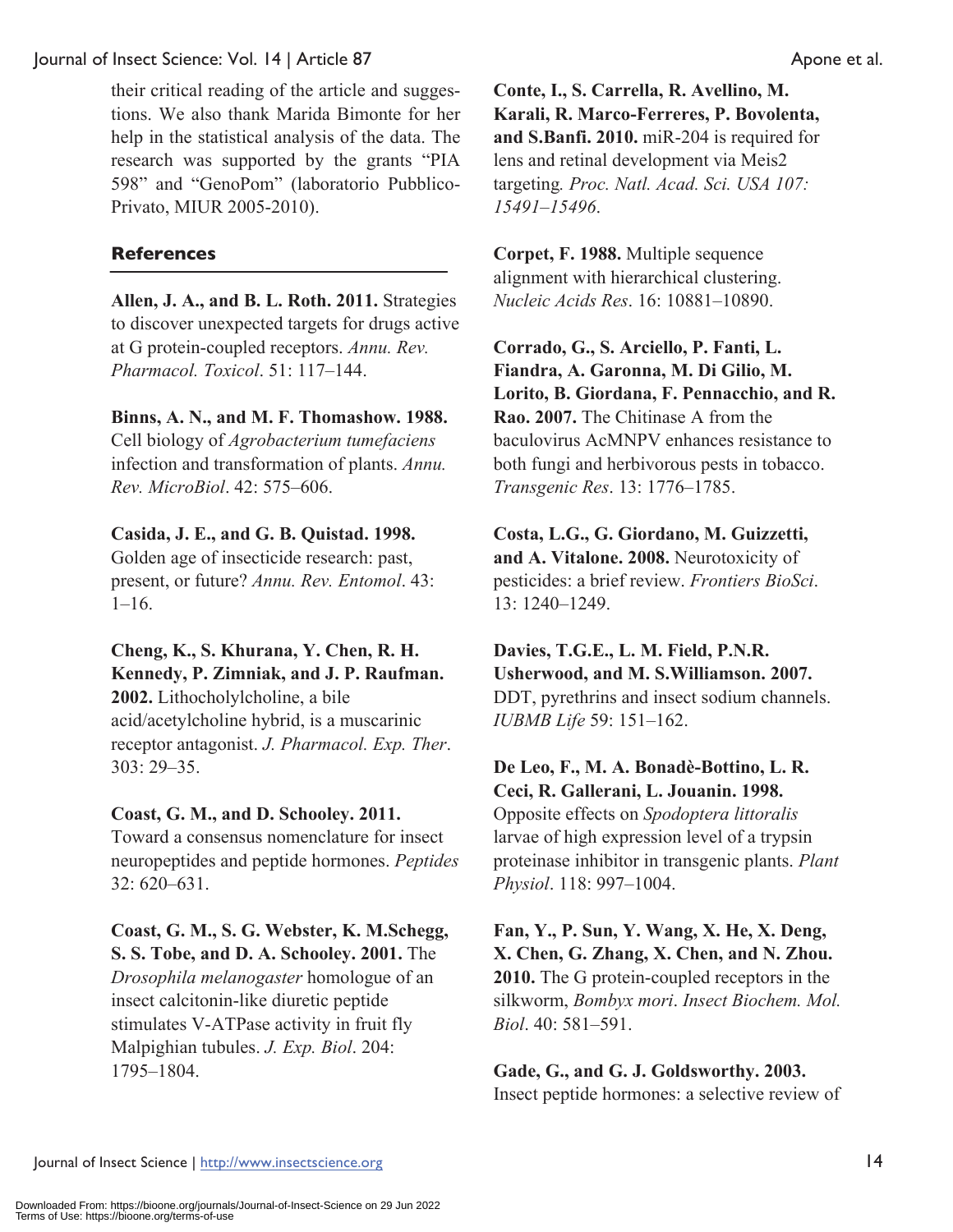their physiology and potential application for pest control. *Pest Manag. Sci.* 59: 1063-1075.

#### **Griebler, M., S. A. Westerlund, K. H. Hoffmann, and M. Meyering-Vos. 2008.**

RNA interference with the allatoregulating neuropeptide genes from the fall armyworm *Spodoptera frugiperda* and its effects on the JH titer in the hemolymph. *J. Insect Physiol*. 54: 997‒1007.

## **Ha, S. D., H. Kataoka, A. Suzuki, B. J.**

**Kim, H. J. Kim, S. H. Hwang, and J. Y. Kong. 2000.** Cloning and sequence analysis of cDNA for diuretic hormone receptor from the *Bombyx mori*. *Molecules Cells* 10: 13‒17.

**Hector, C. E., C. A. Bretz, Y. Zhao, and E. C. Johnson. 2009.** Functional differences between two CRF-related diuretic hormone receptors in *Drosophila*. *J. Exp. Biol*. 212: 3142‒3147.

**Hill, D. S. 1987.** *Agricultural insect pests of temperate regions and their control*. Cambridge University Press.

#### **Iga, M., and G. Smagghe. 2010.**

Identification and expression profile of Halloween genes involved in ecdysteroid biosynthesis in *Spodoptera littoralis*. *Peptides* 31: 456‒567.

**Johnson, E. C., L. M. Bohn, and P. H, Taghert. 2004.** Drosophila CG8422 encodes a functional diuretic hormone receptor. *J. Exp. Biol*. 207: 43‒48.

**Johnson, E. C., O. T. Shafer, J. S. Trigg, J. Park, D. A. Schooley, J. A. Dow, and P. H. Taghert. 2005.** A novel diuretic hormone receptor in *Drosophila*: evidence for conservation of CGRP signaling. *J. Exp. Biol*. 208: 1239‒1246.

**Karimi, M., B. De Meyer, and P. Hilson. 2005.** Modular cloning and expression of tagged fluorescent protein in plant cells. *Trends Plant Sci*. 10: 103‒105.

**Keeley, L. L., J. S. Chung, and T. K. Hayes. 1992.** Diuretic and antifeedant actions by *Manduea sexta* diuretic hormone in lepidopteran larvae. *Experientia* 48: 1145‒1148.

**Kota, M., H. Daniell, S. Varma, S. F. Garczynski, F. Gould, and W. J. Moar. 1999.** Overexpression of the *Bacillus thuringiensis* (Bt) Cry2Aa2 protein in chloroplasts confers resistance to plants against susceptible and Bt-resistant insects. *Proc. Natl. Acad. Sci. USA* 96: 1840‒1845.

**Marinissen, M. J., and J. S. Gutkind. 2001.** G-protein-coupled receptors and signaling networks: emerging paradigms. *Trends Pharmacol. Sci*. 22: 368‒376.

**Masumoto, M., T. Yaginuma, and T. Niimi. 2009.** Functional analysis of Ultrabithorax in the silkworm, *Bombyx mori*, using RNAi. Develop. *Genes Evol*. 219: 437-44.

**Mertens, I., A. Vandingenen, E. C Johnson, O. T. Shafer, W. Li, J. S. Trigg, A. De Loof, L. Schoofs, and P. H. Taghert. 2005.** PDF receptor signaling in *Drosophila* contributes to both circadian and geotactic behaviors. *Neuron* 48: 213-219.

**Mosallanejad, H., and G. Smagghe. 2009.** Biochemical mechanisms of methoxyfenozide resistance in the cotton leafworm *Spodoptera littoralis*. *Pest Manag. Sci*. 65: 732‒736.

**Ohta, H., H. Oshiumi, N. Hayashi, T. Imai, Y. Ozoe, S. Morimure, and K. Kida. 2012.** A secreted placental alkaline phosphatase-